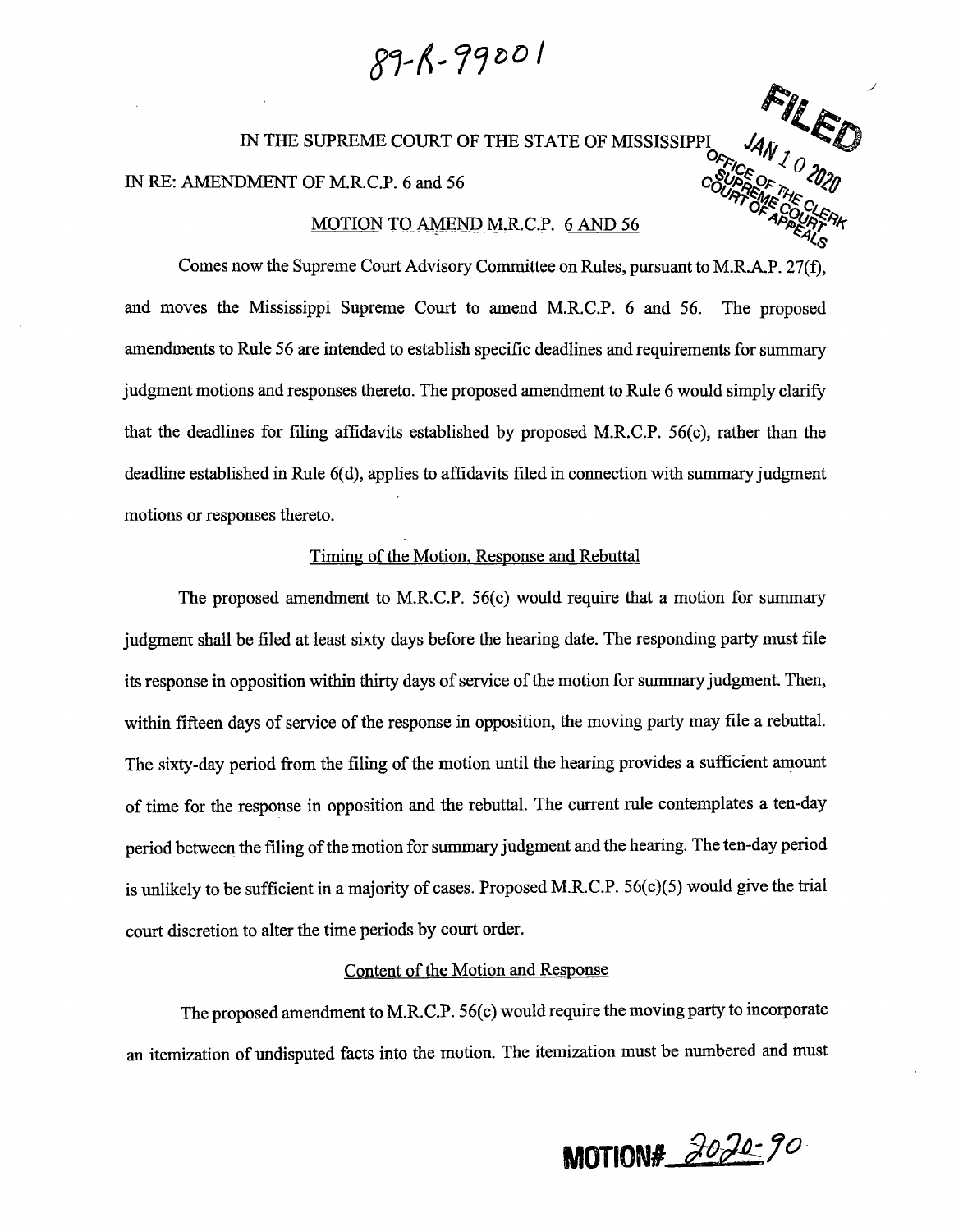refer with particularity to the portion of the record relied upon. Movants shall attach any affidavits, depositions, responses to interrogatories, admissions or stipulations that have not been previously filed. The responding party shall indicate agreement or specific reasons for disagreement with the moving party's itemization of facts. The responding party shall refer with particularity to the portions of the record upon which it relies and shall file any affidavits, depositions, responses to interrogatories, admissions or stipulations that have not been previously filed. These requirements are commensurate with the requirements imposed by F.R.C.P.  $56(c)(1)$  and (2).

### Hearing on the Motion

Proposed M.R.C.P. 56(c)(6) provides that a court may rule on a motion for summary judgment without oral hearing and further provides that if a hearing is held, the court will not consider live testimony without'leave of court. The Committee believes that requiring leave of . court for live testimony will best serve the interests of judicial economy and will also provide adequate notice to the parties.

#### Deletion of Subsection (h)

The proposed amendment would delete existing subsection (h). The Committee believes that M.R.C.P. 11 and the Litigation Accountability Act adequately address the award of sanctions based on motions for summary judgment or responses thereto. It appears that attorneys' fees are rarely awarded pursuant to M.R.C.P. 56(h), given that there are only a handful of appellate opinions citing the provision. Moreover, there is no clear explanation of the "without good cause" standard in the provision. The standards under M.R.C.P. 11 and the Litigation Accountability Act are fully established and articulated. In addition, there is currently a pending motion to amend M.R.C.P. 11 that would further clarify the standard for sanctions and the award of attorneys' fees.

2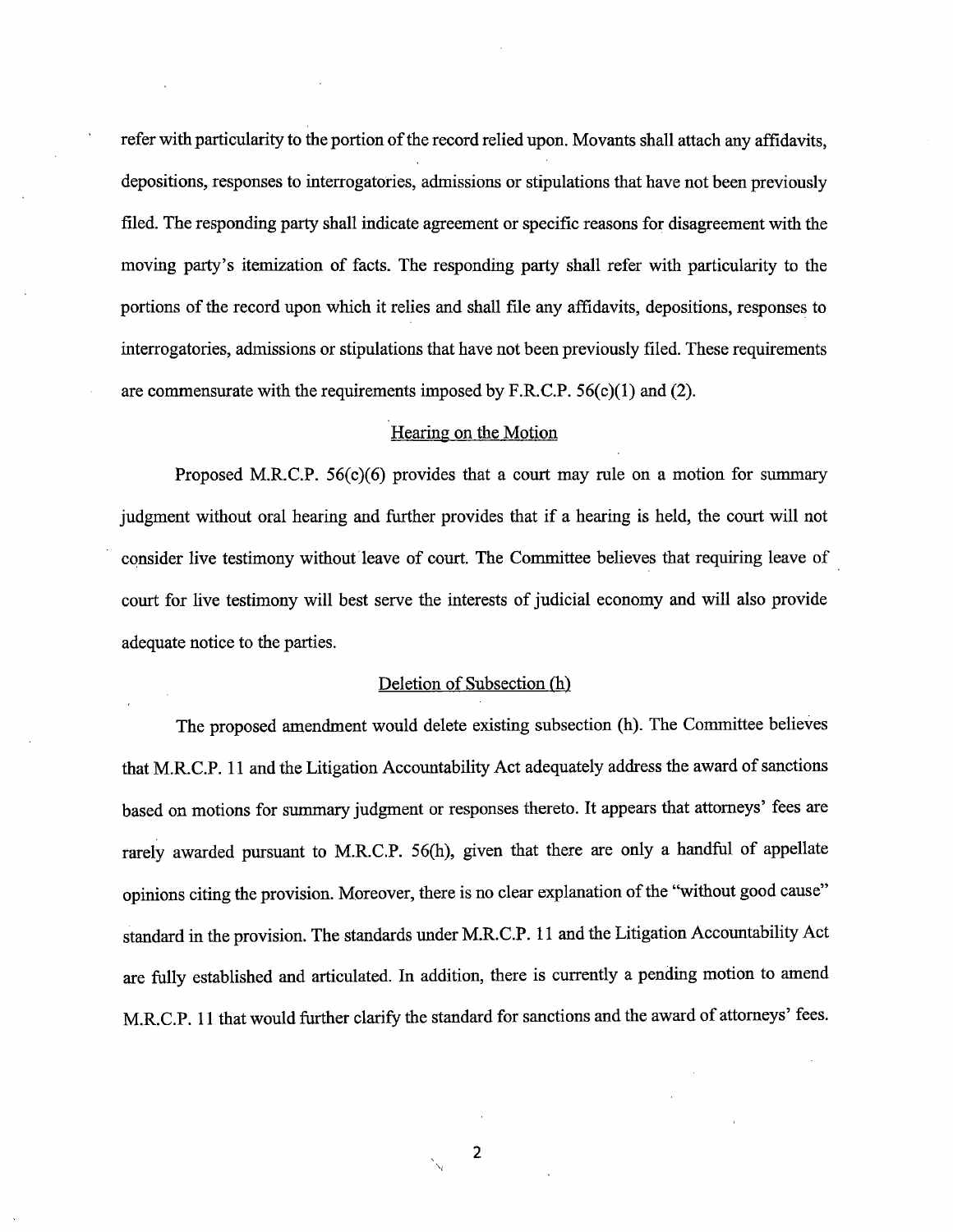# **Rule 56. Summary Judgment**

**(a) For Claimant.** A party seeking to recover upon a claim, counter-claim, or cross-claim, or to obtain a declaratory judgment may, at any time after the expiration of thirty days from the commencement of the action, or after service of a motion for summary judgment by the adverse party, move with or without supporting affidavits for a summary judgment in his favor upon all or any part thereof.

**(b) For Defending Party.** A party against whom a claim, counter-claim, or cross-claim is asserted or a declaratory judgment is sought may, at any time, move with or without supporting affidavits for a summary judgment in his favor as to all or any part thereof.

# **(c) Motion and Proceedings Thereon.**

(1) Form of Motion. Movants for summary judgment shall file with the clerk as a part of the motion an itemization of the facts relied upon and not genuinely disputed. Movants shall attach any relied upon affidavits, depositions, responses to interrogatories, admissions or stipulations that have not been previously filed with the court as exhibits to the itemization of facts. The itemized facts shall be numbered and must refer with particularity to those portions of the record upon which the movant relies.

(2) Response. The responding party shall file its response in opposition to the motion for summary judgment within 30 days after service of the movant's motion. The responding party shall indicate either agreement or specific reasons for disagreement with the movant's itemization of facts. To the extent the responding party relies upon any affidavits, depositions, responses to interrogatories, admissions or stipulations that have not been previously filed with the court to contest the movant's itemization of facts or to establish additional facts that are not in dispute, the responding party must attach such affidavits, depositions, responses to interrogatories, admissions or stipulations as exhibits to the response. The responding party shall refer with particularity to those portions of the record upon which the responding party relies.

(3) Rebuttal. Within 15 days after service of the responding party's opposition to the motion for summary judgment, the moving party may file a rebuttal.

(4) Time. The motion for summary judgment shall be filed and served at least tea  $60$  days before the time fixed for the hearing. The adverse party prior to the day of the hearing may serve opposing affidavits.

~--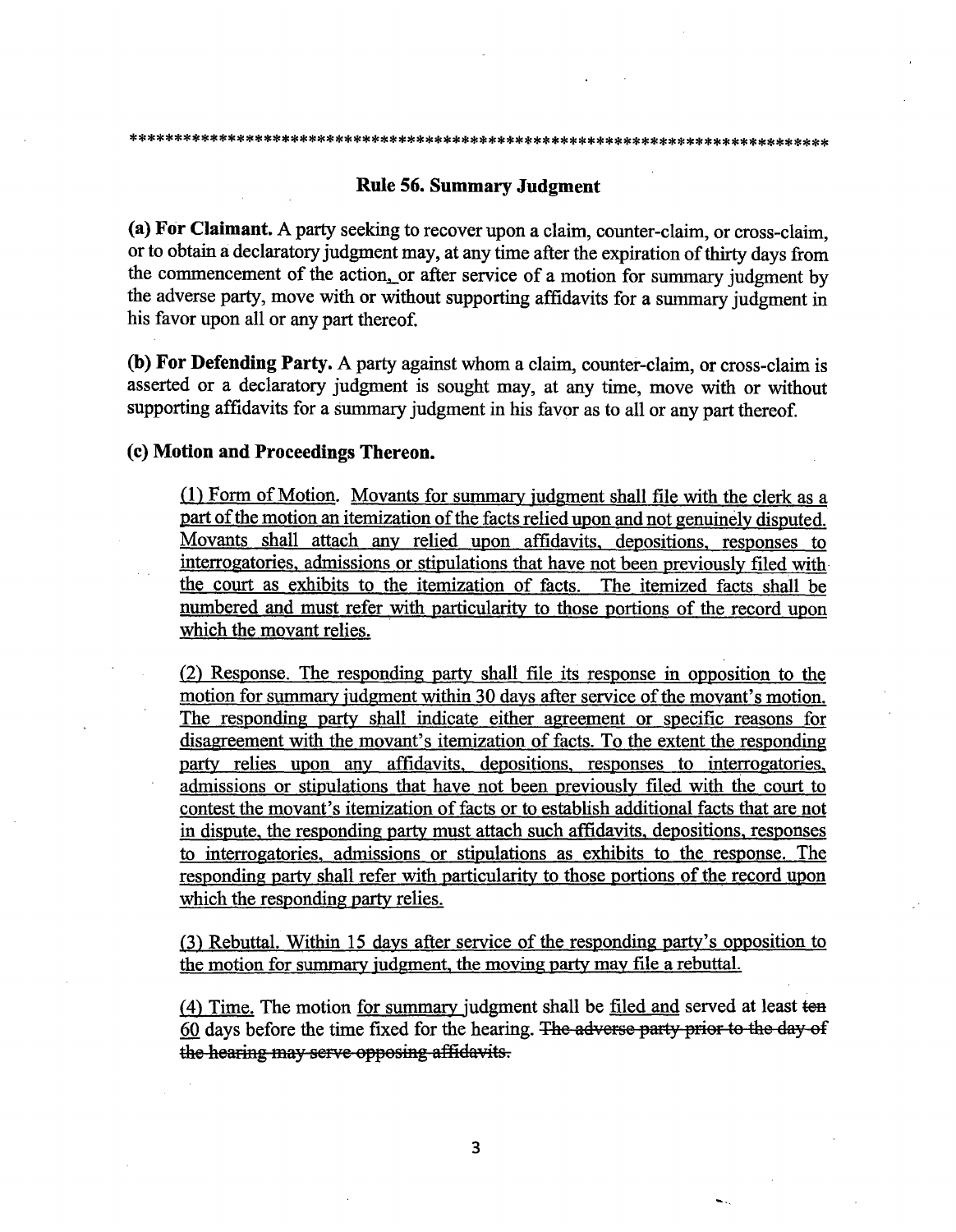(5) The time periods in Rule  $56(c)(2)$ , (3) and (4) may be altered by court order.

(6) Hearing. Pursuant to M.R.C.P. 78, the court may, by rule or order, rule on the motion for summary judgment without oral hearing. If a hearing is held, the court will hear oral argument but not live testimony, unless leave of court is obtained.

(7) Judgment. The judgment sought shall be rendered forthwith if the pleadings, depositions, answers to interrogatories and admissions on file, together with the affidavits, if any, show that there is no genuine issue as to any material fact and that the moving party is entitled to a judgment as a matter of law. A summary judgment, interlocutory in character, may be rendered on the issue of liability alone, although there is a genuine issue as to the amount of damages.

**(d) Case Not Fully Adjudicated on Motion.** If on motion under this rule judgment is not rendered on the whole case or for all the relief asked and a trial is necessary, the court at the hearing of the motion, by examining the pleadings and the evidence before it and by interrogating counsel, shall if practicable ascertain what material facts exist without substantial controversy and what material facts are actually and in good faith controverted. It shall thereupon make an order specifying the facts that appear without substantial controversy, including the extent to which the amount of damages or other relief is not in controversy, and directing such further proceedings in the action as are just. Upon the trial of the action the facts so specified shall be deemed established, and the trial shall be conducted accordingly.

**(e) Form of Affidavits; Further Testimony; Defense Required.** Supporting and opposing affidavits shall be made on personal knowledge, shall set forth such facts as would be admissible in evidence, and shall show affirmatively that the affiant is competent to testify to the matter stated therein. Sworn or certified copies of all papers or parts thereof referred to in an affidavit shall be attached thereto or served therewith. The court may permit affidavits to be supplemented or opposed by depositions, answers to interrogatories, or further affidavits. When a motion for summary judgment is made and supported as provided in this rule, an adverse party may not rest upon the mere allegations or denials of his pleadings, but his response, by affidavits or as otherwise provided in this rule, must set forth specific facts showing that there is a genuine issue for trial. If he does not so respond, summary judgment, if appropriate, shall be entered against him.

**(f) When Affidavits Are Unavailable.** Should it appear from the affidavits of a party opposing the motion that he cannot for reasons stated present by affidavit facts essential to justify his opposition, the court may refuse the application for judgment or may order a continuance to permit affidavits to be obtained or depositions to be taken or discovery to be had or may make such order as is just.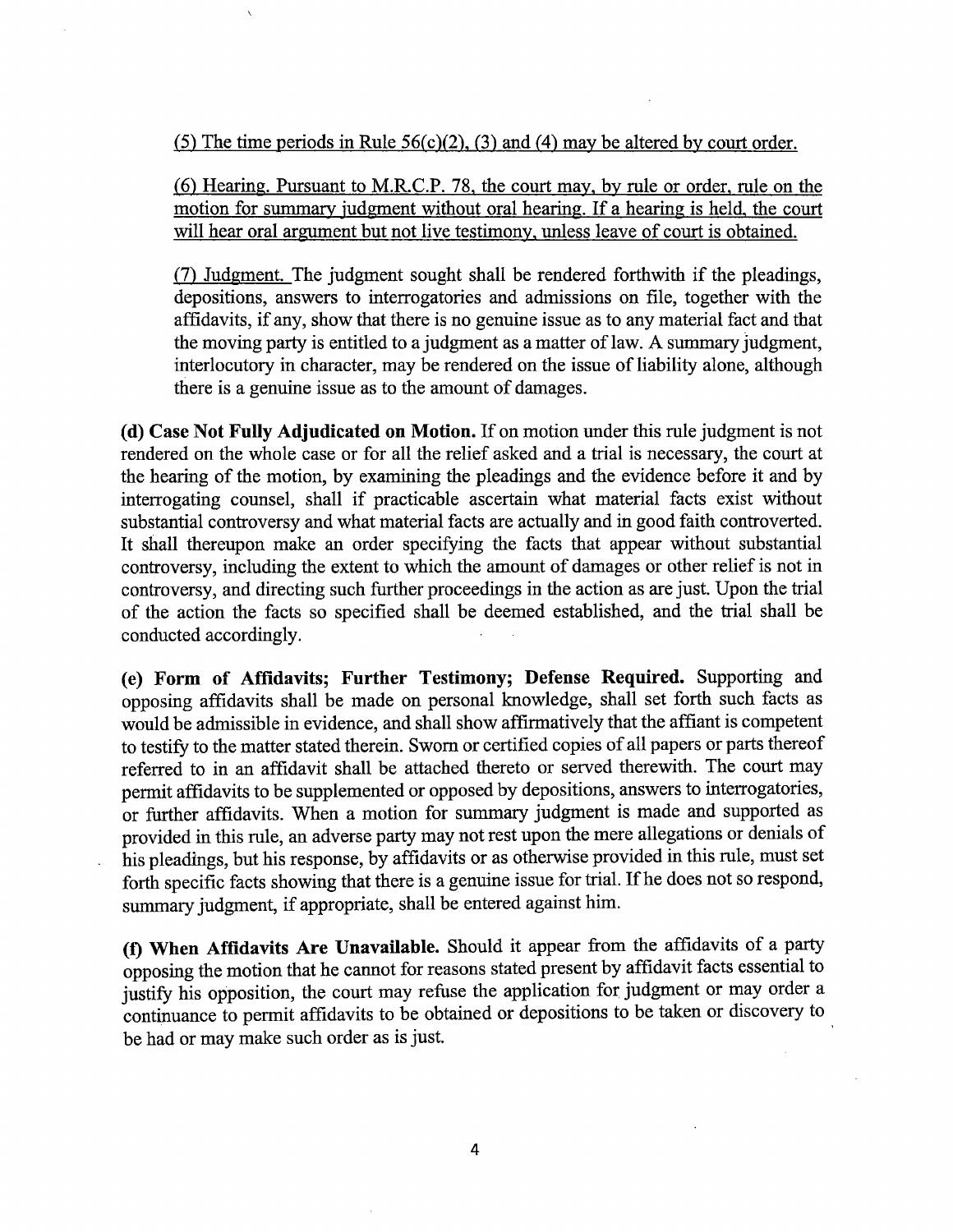**(g) Affidavits Made in Bad Faith.** Should it appear to the satisfaction of the court at any time that any of the affidavits presented pursuant to this rule are presented in bad faith or solely for the purpose of delay, the court shall forthwith order the party employing them to pay to the other party the amount of the reasonable expenses which the filing of the affidavits caused him to incur, including reasonable attorney's fees, and any offending party or attorney may be adjudged guilty of contempt.

(h) Costs to Prevailing Party When Summary Judgment Denied. If summary judgment is denied the court shall award to the prevailing party the reasonable expenses incurred in attending the hearing of the motion and may, if it finds that the motion is without reasonable eause, award attorneys' fees.

# *Advisory Committee Historical Note*

*Effective* **•**  *M.R.C.P. 56(c)* was amended to specify the form of the motion *and response and to alter the time periods for filing and responding to a motion for summary iudgment. The amendment also prohibits live testimony at the summary iudgment hearing unless leave of court is obtained.* 

# *Advisory Committee Notes*

*It is important to distinguish between a Rule 56 motion for summary judgment, a Rule 12(b)(6) motion to dismiss for failure to state a claim, and a Rule 12(c) motion for judgment on the pleadings. When ruling on a Rule 56 motion for summary judgment, the trial court may "pierce the pleadings" and consider extrinsic evidence, such as affidavits, depositions, answers to interrogatories, and admissions. When ruling on a Rule 12(b)(6) motion to dismiss for failure to state a claim, the trial court may not ''pierce the pleadings* " *and shall only consider the allegations contained in the pleading asserting the claim. Similarly, when ruling on a Rule 12(c) motion on the pleadings, the trial court shall only consider the allegations within the pleadings. If matters outside the pleadings are presented to and considered by the trial court in connection with a motion for judgment on the pleadings or a motion to dismiss for failure to state a claim, the trial court must treat*  the motion as one for summary judgment and give all parties a reasonable opportunity to *1 respond accordingly present pertinent material. See M.R.C.P. 12(b) and (c)*; *Huff Cook, Inc. v. Dale, 913 So. 2d 988, 992 (Miss. 2005). If the trial court converts a Rule 12 motion into a Rule 56 motion, the trial court must give the parties notice of the motion's changed status and at least ten days' notice of its intent to conduct a summary judgment hearing on a date eer-tain. See Dale, 913 Se. 2d at 988. A tf'i8l eeu,=t's faUure te give p1'-Bper netiee eenstitutes 1"€!versihle e1"1"8r. See P8lmeF v. Rilexi Reg'LUed. Ctr., !ne., 649 Se. 2d* .l *79, 183 (Jtliss. 1994).* 

*A trial court need not make findings of fact when ruling on a motion for summary judgment because "a Rule 56 summary judgment hearing is not an action 'tried upon the facts*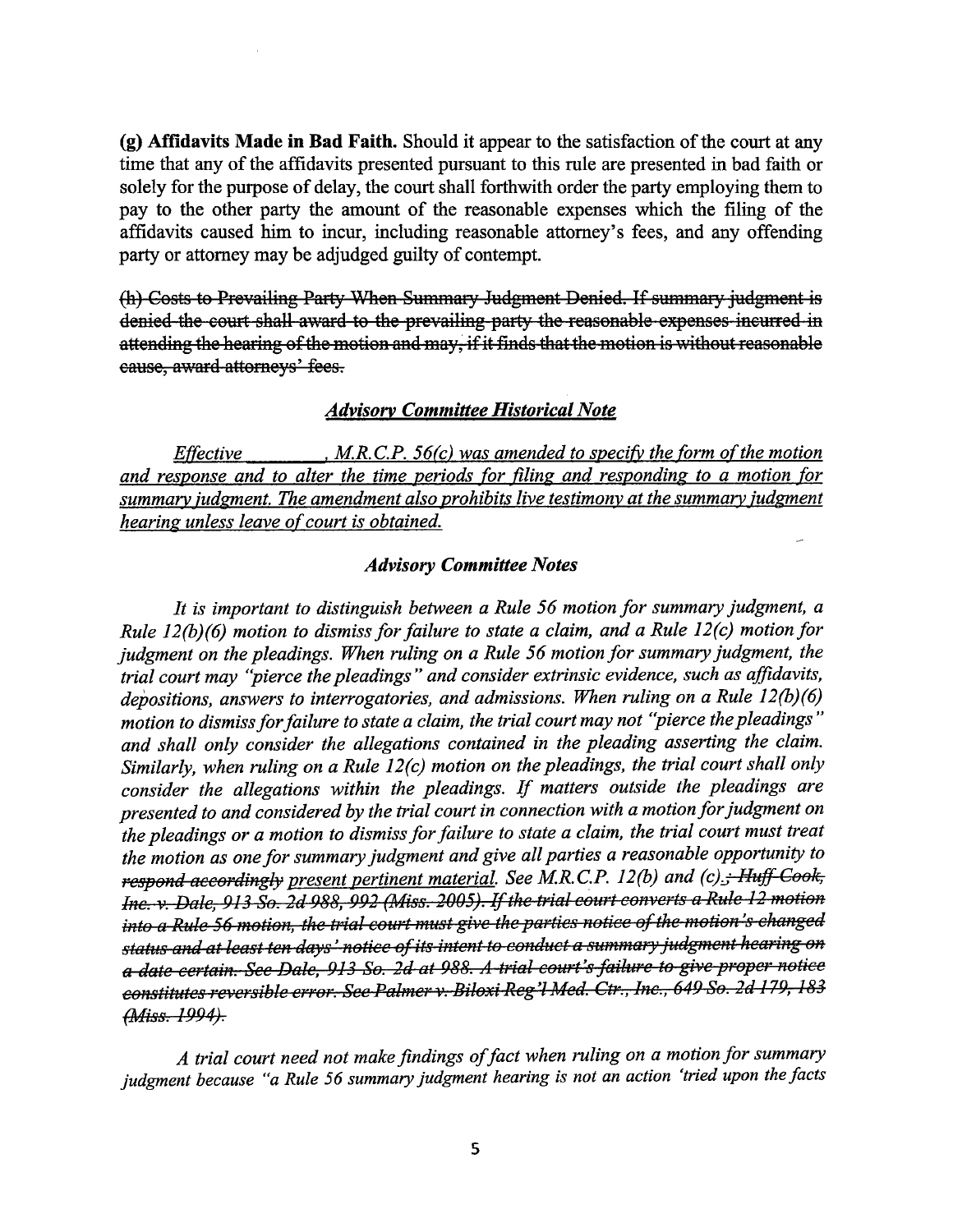*without a jury' so as to trigger Rule 52 applicability." See Harmon v. Regions Bank, '961 So. 2d 693, 700 (Miss. 2007). See also Uniform Rules of Circuit and County Court Practice. }.1ew1ntmust do more than simply state a meritorious defense.* 

*Pursuant to Rule 78, oral hearing on a motion for summary judgment is not necessary where such hearing is dispensed with by court order or rule.* 

[Advisory Committee Note adopted effective July 1, 2014, amended \*\*\*\*\*\*\*\*\*\*\*\*\*\*\*\*\*\*\*\*\*\*\*\*\*\*\*\*\*\*\*\*\*\*\*\*\*\*\*\*\*\*\*\*\*\*\*\*\*\*\*\*\*\*\*\*\*\*\*\*\*\*\*\*\*\*\*\*\*\*\*\*\*\*\*\*\*\*

## Amendment to Rule 6

The proposed amendment to Rule 6 is only necessary in the event the Court grants the motion to amend Rule 56 so as to establish the deadlines for motions for summary judgment, responses in opposition, and rebuttals. Currently, M.R.C.P. 6(d) allows an opposing party to serve an affidavit not later than one day prior to the hearing. By separate motion, the Committee moved to amend Rule  $6(d)$  to require opposing affidavits be filed not later than two days before the hearing.<sup>1</sup> Regardless of whether the time period established by Rule  $6(d)$  is one day or two days, the proposed amendment to Rule  $6(d)$  in this motion would clarify that the time periods and deadlines established by proposed M.R.C.P. 56(c), rather than the one or two-day period in Rule 6, apply to affidavits filed in connection with motions for summary judgment and responses thereto.

\*\*\*\*\*\*\*\*\*\*\*\*\*\*\*\*\*\*\*\*\*\*\*\*\*\*\*\*\*\*\*\*\*\*\*\*\*\*\*\*\*\*\*\*\*\*\*\*\*\*\*\*\*\*\*\*\*\*\*\*\*\*\*\*\*\*\*\*\*\*\*\*\*\*\*\*\*\*

#### **Rule 6. Time**

**(a) Computation.** 

**(b) Enlargement.** 

**(c) Unaffected by Expiration of Term.** 

( **d) Motions.** A written motion, other than one which may be heard ex parte, and notice of the hearing thereof shall be served not later than five days before the time fixed for the hearing,

<sup>&</sup>lt;sup>1</sup> Given that a separate earlier motion has been previously made to amend Rule 6(d) to require opposing affidavits be filed at least two days before the hearing, that proposal is not included in this motion.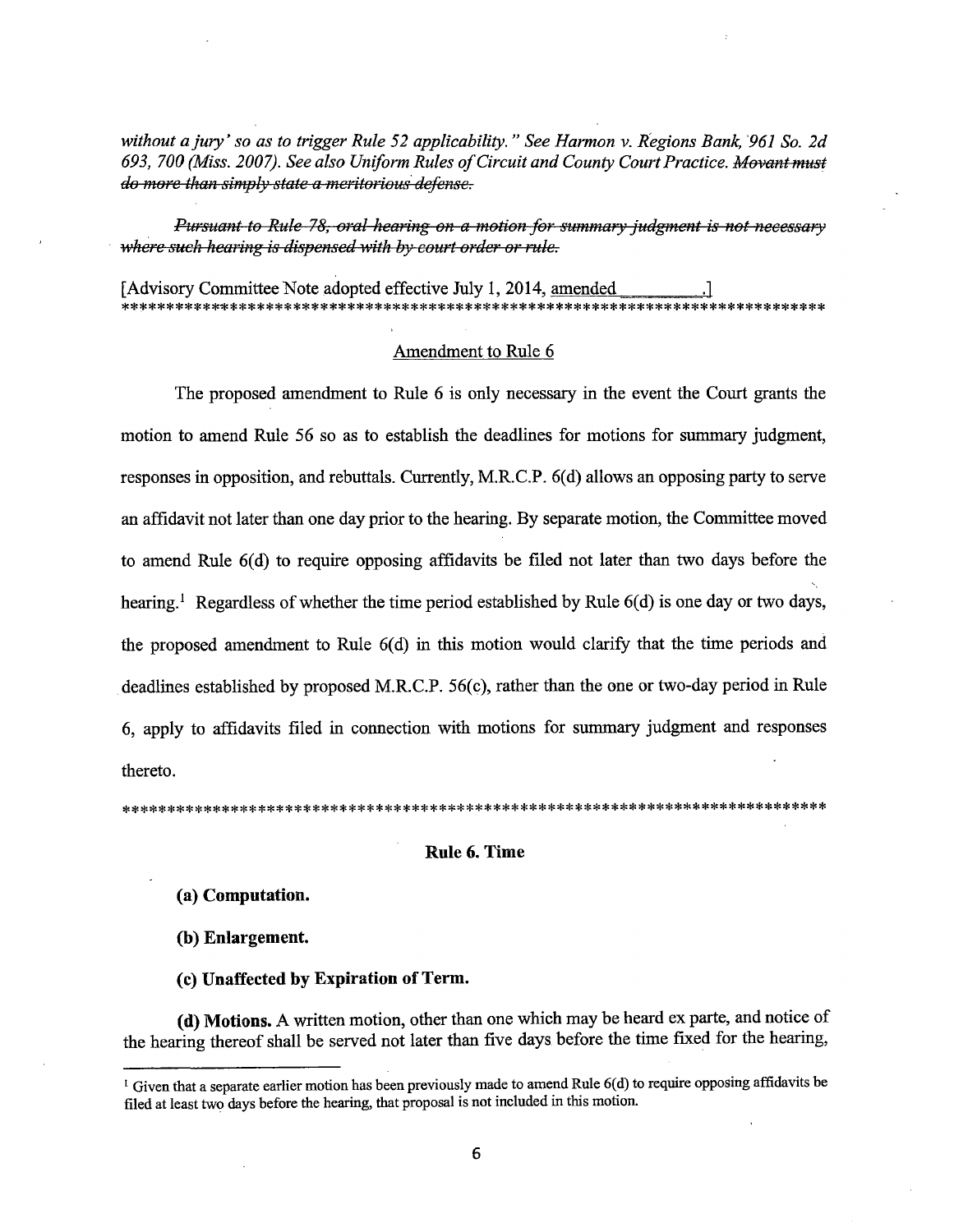unless a different period is fixed by these rules or by order of the court. Such an order may for cause shown be made on ex parte application. When a motion is supported by affidavit, the affidavit shall be served with the motion; and, except as otherwise provided in Rules 56(c) and 59( c ), opposing affidavits may be served not later than one day before the hearing, unless the court permits them to be served at some other time.

# (e) **Additional Time After Service by Mail.**

[Amended effective March 1, 1989; amended effective June 24, 1992; amended effective July 1, 2008; amended effective ...

## *Advisory Committee Historical Note*

*Effective* , *Rule 6(d) was amended to clarify that Rule 56(c) governs the deadline for filing affidavits in connection with motions for summary iudgment and responses thereto. XX So. 3d XX (Miss. 20 ).* 

*Effective June 24, 1992, Rule 6(a) was amended to provide that the legal holidays which cause a period of time to be enlarged are those defined by statute. 598-602 So. 2d XXII-XXI/1 (West Miss. Cas. 1992).* 

*Effective March 1, 1989, Rule 6(a) was amended to abrogate the inclusion of time periods established by local court rules. 536-538 So. 2d XXI (West Miss. Cas. 1989).* 

\*\*\*\*\*\*\*\*\*\*\*\*\*\*\*\*\*\*\*\*\*\*\*\*\*\*\*\*\*\*\*\*\*\*\*\*\*\*\*\*\*\*\*\*\*\*\*\*\*\*\*\*\*\*\*\*\*\*\*\*\*\*\*\*\*\*\*\*\*\*\*\*\*\*\*\*\*\*

The motion to amend M.R.C.P. 6 was unanimously approved by the Committee on December 6, 2019. The motion to amend M.R.C.P. 56 was approved by the Committee on December 6, 2019, with twelve members voting in favor and two members voting against. The two members voting against were not in favor of deleting subsection 56(h).

The Supreme Court Advisory Committee on Rules therefore moves that the above proposed amendments to M.R.C.P. 6 and 56 be considered by the Mississippi Supreme Court.

SO MOVED, this the 18 day of www. SUPREME COURT ADVISORY COMMITTEE ON RULES **JUDGE ASHBEY HINES,** R